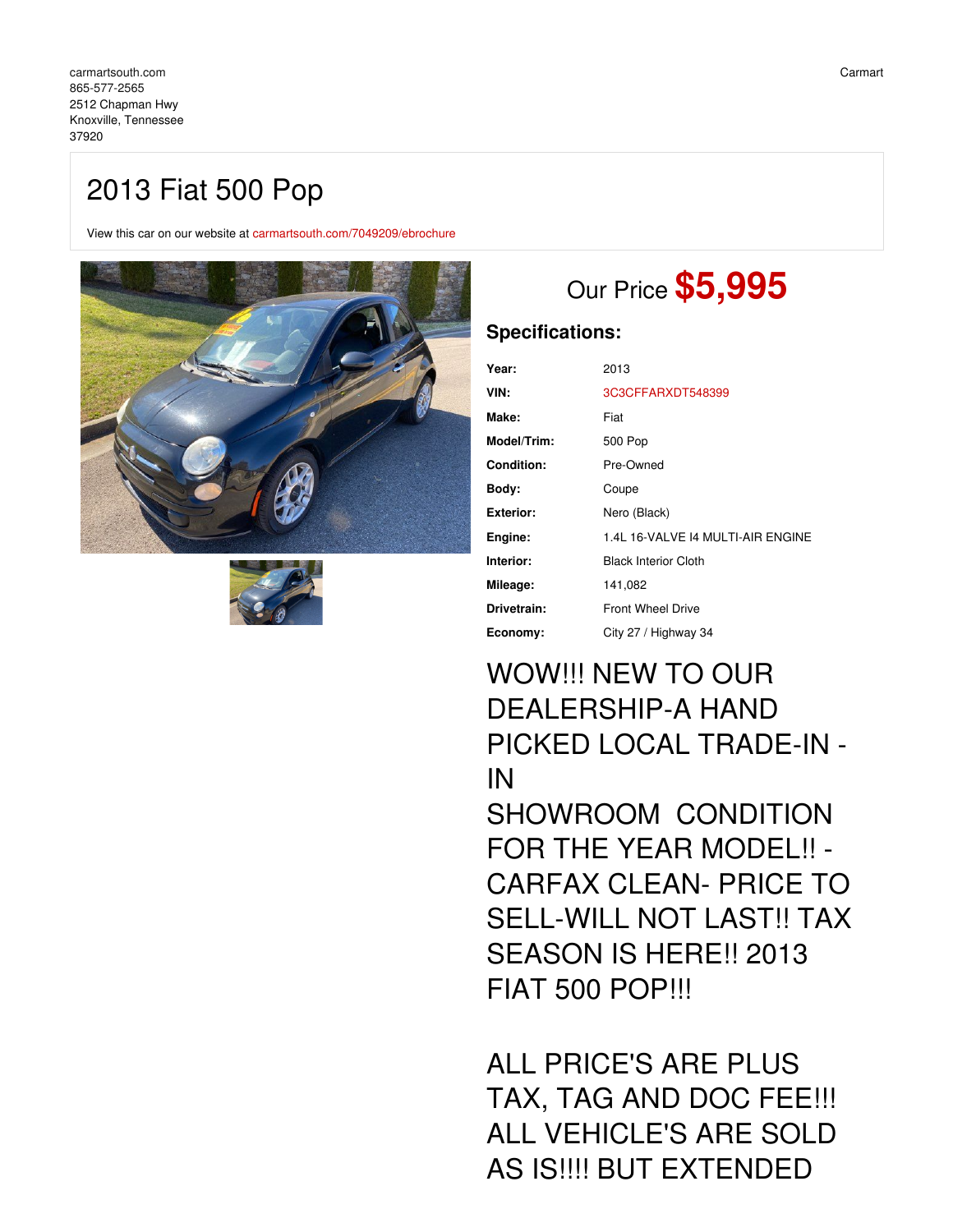## WARRANTIES OFFERED!!!

For additional peace of mind we offer extended warranties available !!!! COVER YOUR **POWERTRAIN!!** \$299!! Good anywhere in the US from a very reputable warranty company.

WE HAVE BEEN IN BUSINESS 20 YEARS AND WE ARE FAMILY OWNED!!!

WE OFFER BUY HERE PAY HERE - DOWN PAYMENTS WILL VARY -DEPENDING ON YOUR APPLICATION!!

WE HAVE A 4 OUT 5 STAR RATING WITH CARS.COM-

WE OFFER EXTENDED WARRANTIES ON QUALIFIED VEHICLES!! WE OFFER AUTO CHECK ON ALL VEHICLES FOR YOUR PEACE OF MIND UPON REQUEST!!

WE ARE OPEN 6 DAYS A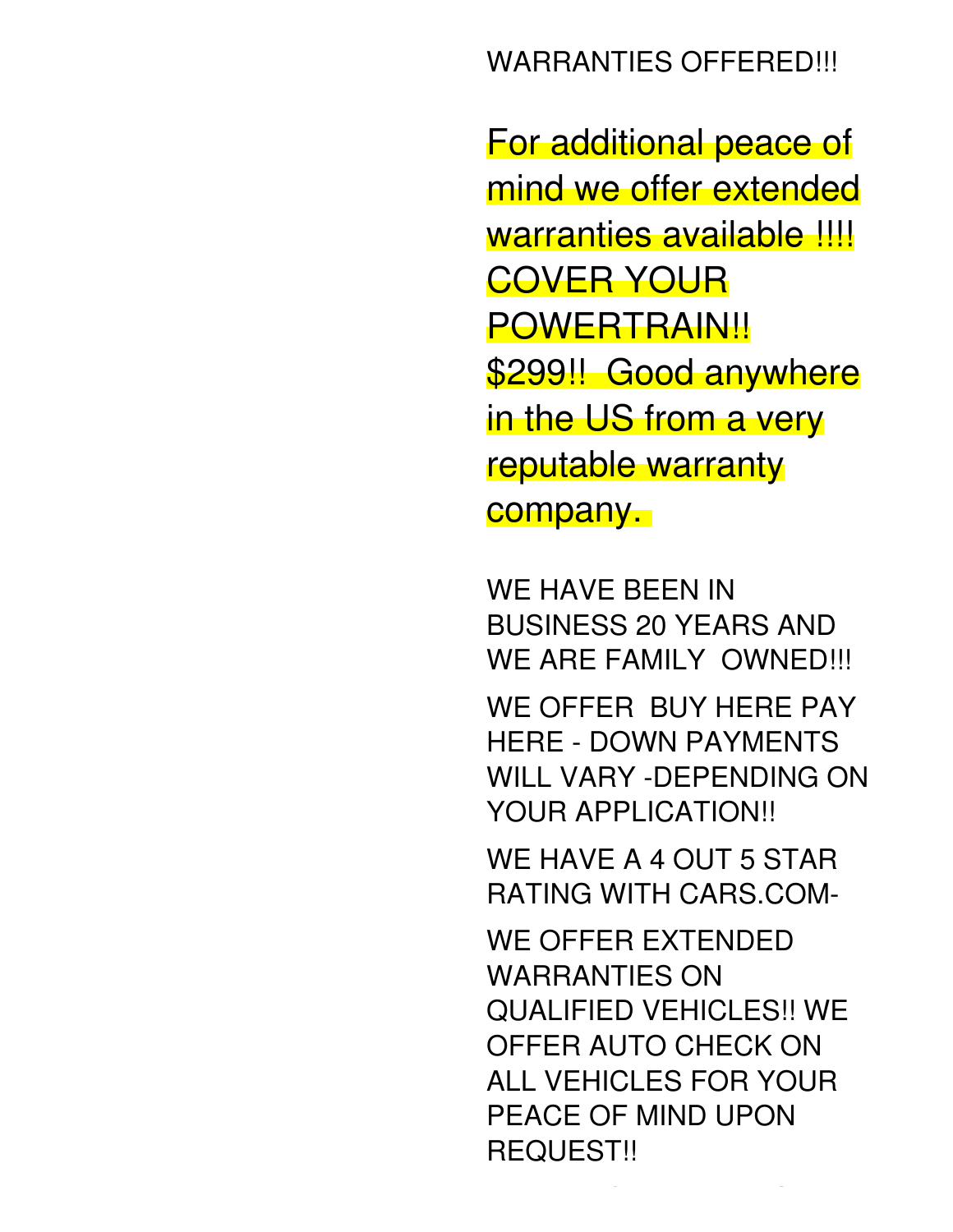WE ARE OPEN 6 DAYS A WEEK-EXCEPT ON SUNDAY- THAT'S GOD'S  $DAY:$ 

PAYMENTS OVER THE PHONE FOR CONVENIENCE!!

WE TAKE ACCEPT ALL MAJOR CREDIT AND DEBIT CARDS AS WELL AS CERTIFED FUNDS AND CASH. ALL PRICES DO NOT INCLUDE TTT OR DOC FOR FINANCE FEES (IF APPLICABLE).

LOCATED AT OUR 9201 OAK RIDGE HWY 'SOLWAY' LOCATION!!!! **CONVENIENTLY** LOCATED OFF I40 10 MINS TO PELLISSIPPI PKWY !!!! 1865-896- 4018!! 6 YEARS AND ON GOING WITH HAND PICKED TRADE INS!!! RUST FREE!! EXTENDED WARRANTIES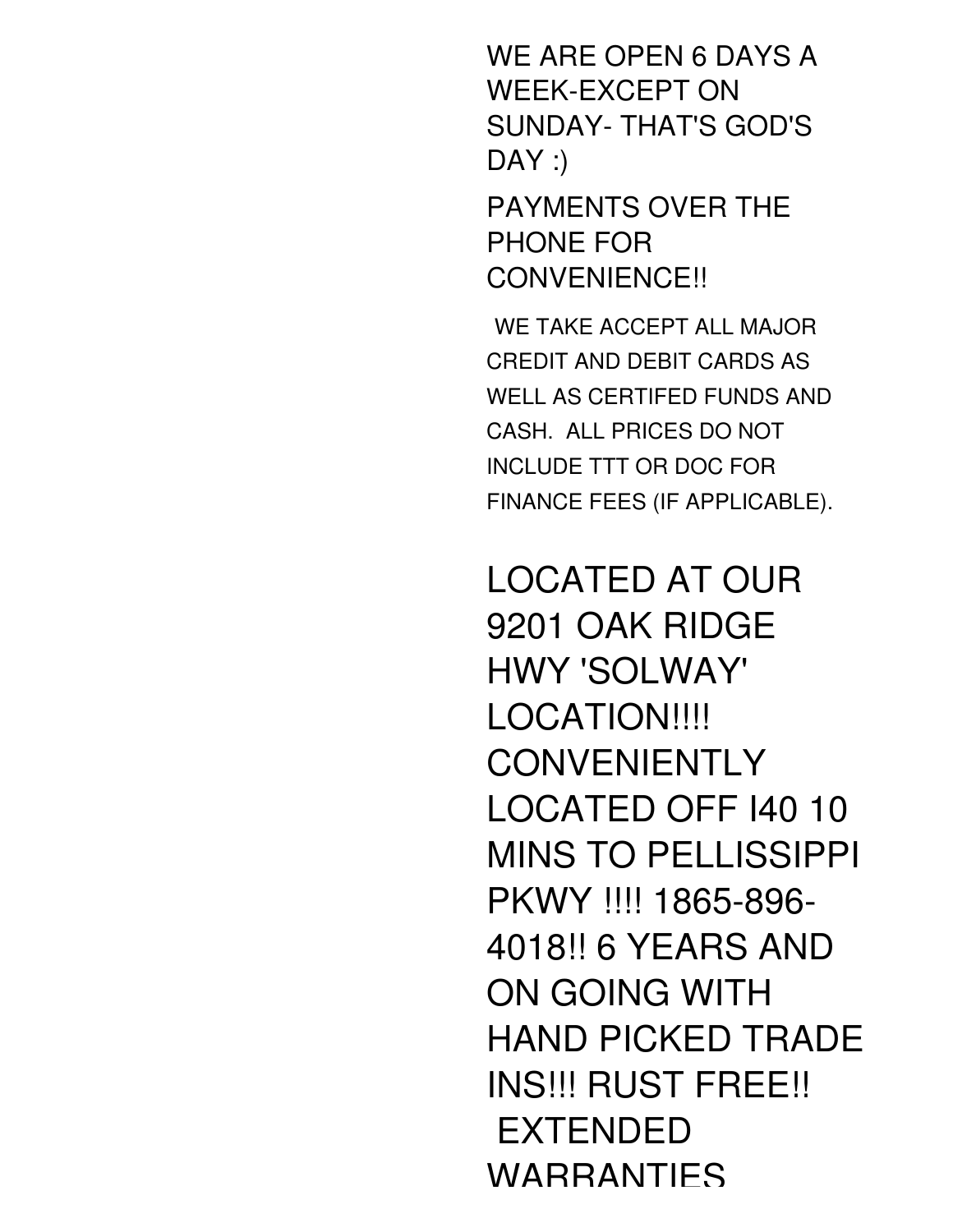warranties OFFERED!! BUY HERE PAY HERE EXPERTS!! OR LOWER DOWN PAYMENTS THROUGH LOCAL LENDERS!! WHERE WE DO PULL CREDIT !! LOOK FOR THE BIG YELLOW AND RED SIGN!! 'CARMARTSOUTH.COM"

2013 Fiat 500 Pop Carmart - 865-577-2565 - View this car on our website at[carmartsouth.com/7049209/ebrochure](https://carmartsouth.com/vehicle/7049209/2013-fiat-500-pop-knoxville-tennessee-37920/7049209/ebrochure)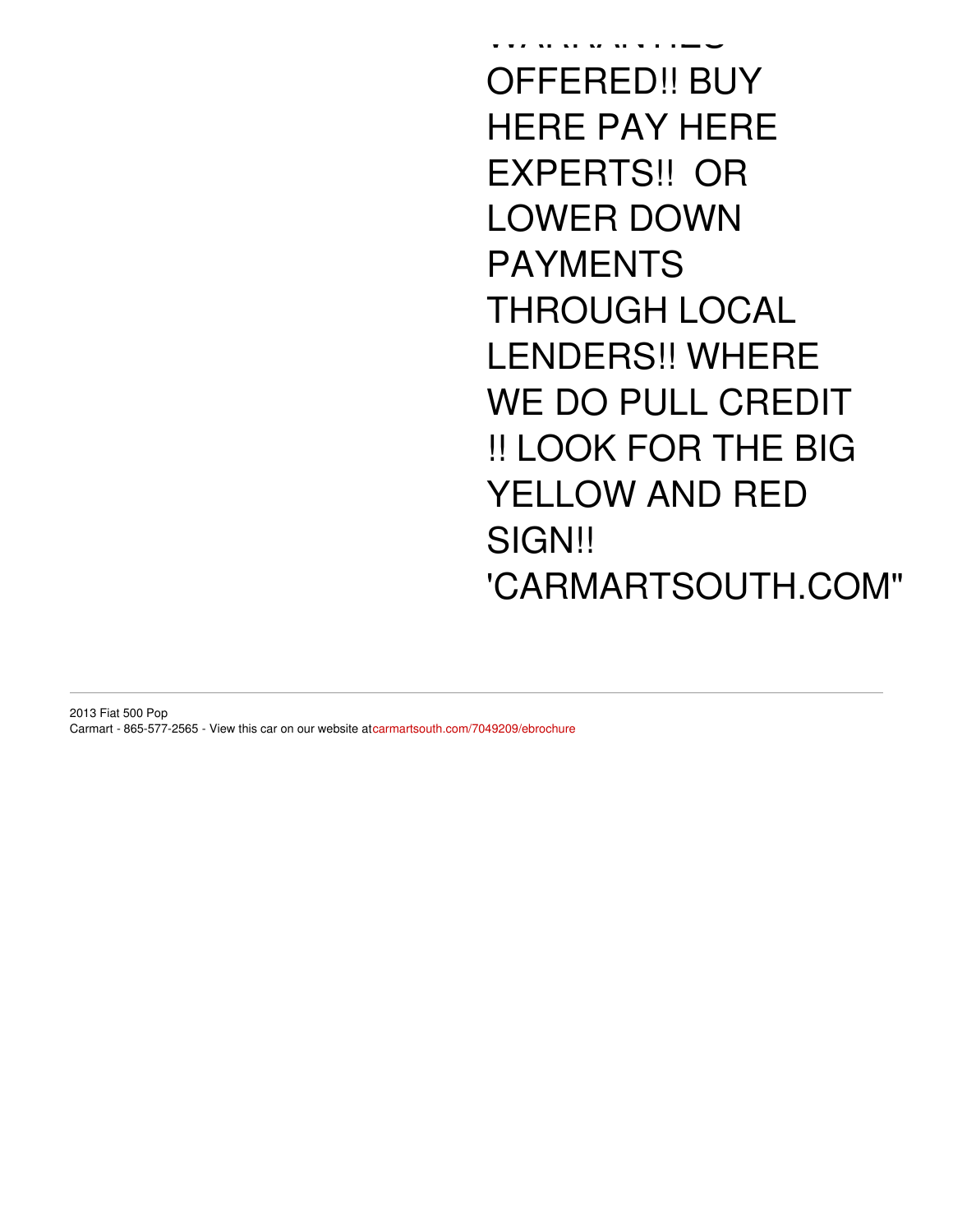

2013 Fiat 500 Pop Carmart - 865-577-2565 - View this car on our website at[carmartsouth.com/7049209/ebrochure](https://carmartsouth.com/vehicle/7049209/2013-fiat-500-pop-knoxville-tennessee-37920/7049209/ebrochure)